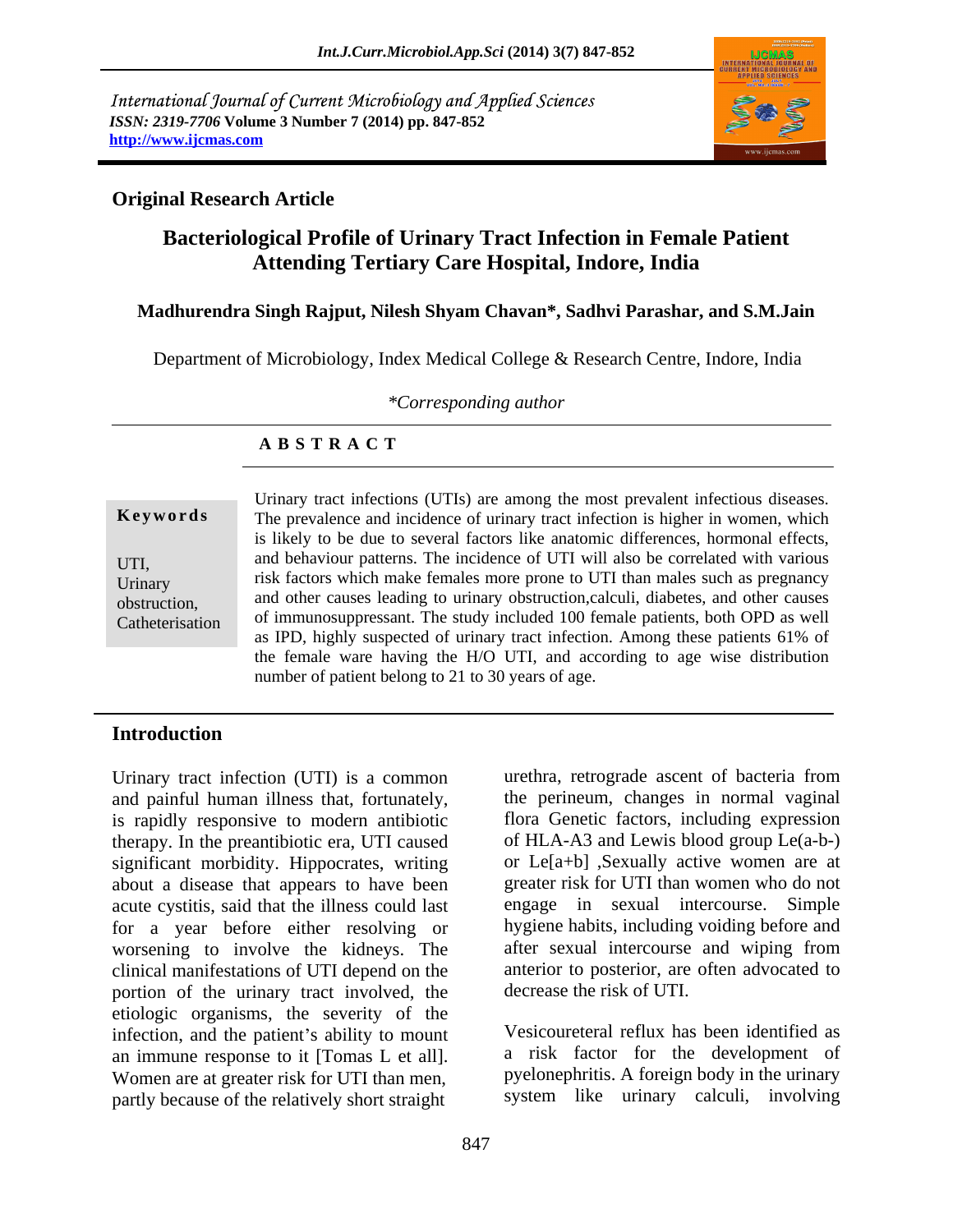catheters may act as a nidus for infection factor predisposing to urinary tract infection. and may be associated with recurrent infections. Post-menopausal women are at higher risk for UTI than younger women are, because they lack estrogen, which is A clean voided early morning midstream essential to maintain the normal acidity of urine specimens was collected in a sterile vaginal fluid. This acidity is critical to container after proper anogenital toilet, permit the growth of *Lactobacillus* in the before starting antibiotics. Diagnostic normal vaginal flora, which acts as a natural catheterization for urine sample collection host defense mechanism against symptomatic UTI. Other urologic factors potentially associated with an increased risk of UTI in post-menopausal women include urinary incontinence, cystocele, and elevated volumes of postvoid residual urine.[ Boyko EJ et al 2002]. Therefore, the present study Urine samples was examined & processed in was performed to find out the isolates of the laboratory as soon as possible after bacterial pathogen in female patients collection. In case of delay, the sample will suffering from UTI and find out the correlation between them.

## **Materials and Methods**

The present study was an open labelled, prospective study. The study was carried out in Index Medical College, Hospital & Research Centre, after approval from

The study included 100 female patients, both OPD as well as IPD, highly suspected of urinary tract infection, during January<br>2012 to December 2013, a period of 2 years  $\bullet$  >10<sup>5</sup> CFU/ml of midstream urine sample 2012 to December 2013, a period of 2 years.

A due written consent was obtained from the  $f_{\text{female}}$ patient before proceeding with history, examination or sample collection.

each patient to find out if there is any risk

### **Specimen Collection**

will be avoided as even under ideal conditions, catheterization itself leads to UTI in about 2% patients.

### **Processing in Laboratory**

be stored in a refrigerator.

### **Microscopy**

**Study Design** mounts and Gram staining. Presence of any Urine specimens were examined by wet pus cells, micro-organisms, RBC's, cast and crystals or any other finding has be noted.

institutional ethics committee.<br>
mm calibrated loop. These plates was **Patient Inclusion Criteria** and observed for growth **Culture:** A Urine specimen was cultured on Blood agar, MacConkey agar & using 0.01 incubated overnight in an incubator at  $37^0C$ ,  ${}^{0}C,$ and observed for growth.

### **Significant Colony Counts**

- $>10^5$  CFU/ml of midstream urine sample in a female with no risk factors.
- **Consent**  $\bullet$  >10<sup>3</sup> CFU/ml of midstream urine sample  $>10^3$  CFU/ml of midstream urine sample in a symptomatic female or in a pregnant female

### **Identification of the organism (Isolate)**

**History** The isolate was identified on the basis of A brief clinical history was obtained from <br>Riochamical tests Colony morphology Motility testing Biochemical tests.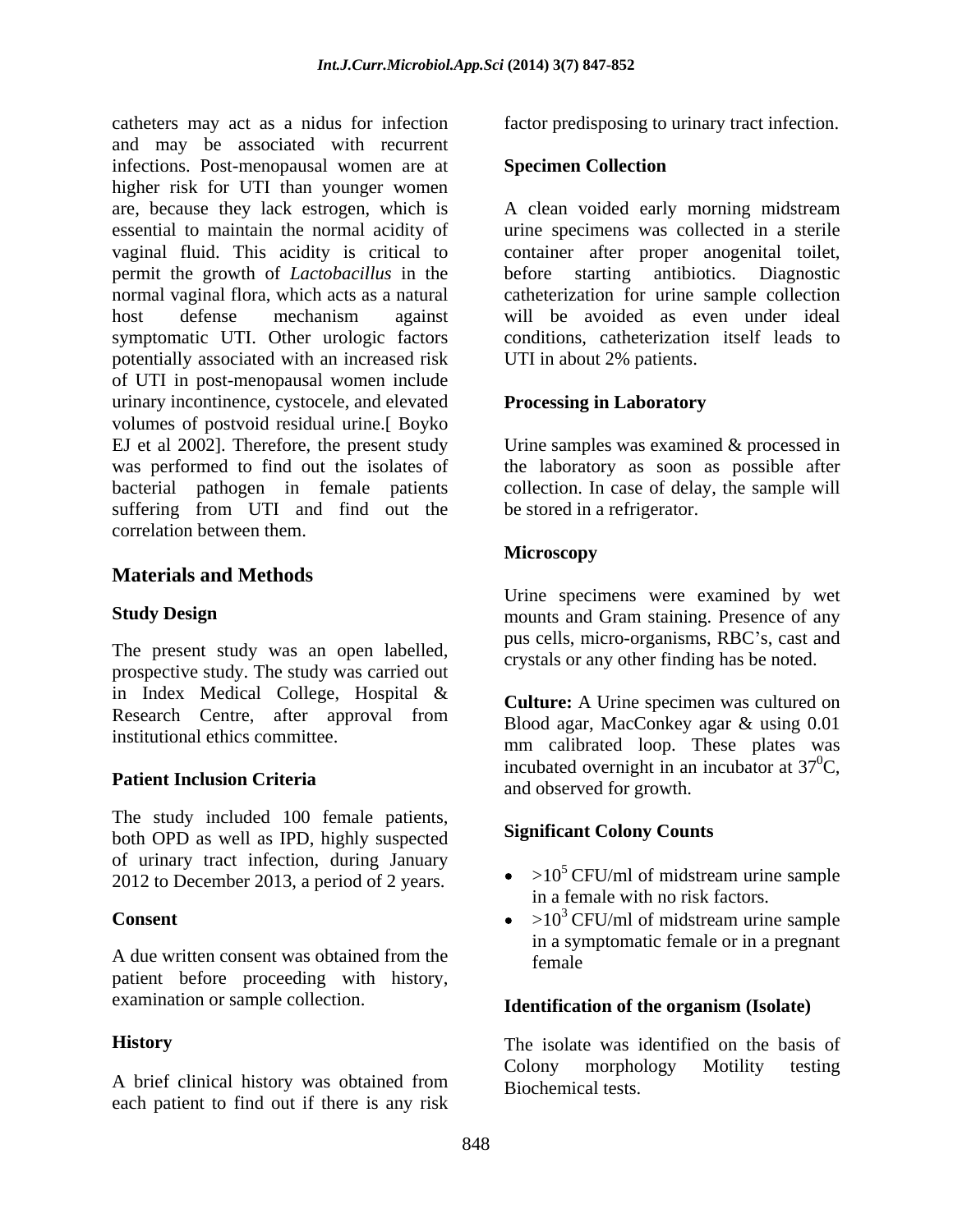standard Kirby Bauer disk diffusion method. country. While in study done by Samim M

Among 100 female patients, 61% of the female have had a UTI, and according to age wise distribution number of patient belong to 21 to 30 years of age. This observation seems to agree with the finding of Obiogbolu GH et al (2009), who found incident of UTI was mostly in the age group of 15 to 40 years of age. They also found that out of 54% bacterial pathogens were may aid in protecting females from calcium isolated, of which *E.coli*20% was Klebsiella was 11%, *Proteus mirabilis* was 9%, *Pseudomonas aeruginosa* was 7%, Staph aureus was 4% *Staph epidermitis* was 3%. In the study done by Gupta UP, et al  $(2013)$ , The et al  $(2001)$ . In his study the most total 58 % of patient was beying UTI which common cause of urine calculi was serum total 58 % of patient was having UTI which was as similar to our study. He also calcum and  $F \text{ } coli$  was the most prominent this study. estimated *E.coli* was the most prominent isolate causing UTI. In the study done by was heaving UTI which was less as they found that 63.8% females were comparable to our study. Suffering from DM of 196 female patients.

Comparing the study by Ullah MA et al The most common Uropathogen isolated<br>(2007) who said that E coliwas the most was E coli which was followed by (2007) who said that *E.coli*was the most prominent isolates causing UTI in females, which was followed by Klebsiella, Proteus .streptococcus. The uropathogens identified in our study are similar to those of many significantly less sensitive to certriaxone,<br>other studies conducted in different certazidime, certuroxime, netilmicin, other studies conducted in different internationally, however different results

The similarities and differences in the type and distribution of uropathogens may result

Antibiotic Sensitivity Testing **Antibiotic Sensitivity Testing Exercícle 10** from different environmental conditions and It will be carried out for commonly used and education programmers, socioeconomic antibiotics on Muller Hinton agar plate by standards and hygiene practices in each **Results and Discussion** followed by the rest. from different environmental conditions and host factors, and practices such as healthcare country. While in study done by Samim M et al (2009) *E.coli*isolates was 59 % followed by the rest.

> History of calculi was also the predisposing factor which was found in 17 patients. The presence of infection in urinary stone patients as well as infectious stones is still a significant cause of morbidity and mortality. [Bianca T et al 2013] demonstrated increased citrate concentrations in the urine of women. It has been postulated that this may aid in protecting females from calcium urolithiasis since citrate inhibits nucleation of calcium oxalate crystals. In this story the prevalence of UTI was 17 % as compare to other studies which was carried out by Nass T et al (2001). In his study the most common cause of urine calculi was serum calcium and phosphorus was elevated as in this study.

Ullah MA et al  $(2007)$  50% of the patient line study done by Saber H, et al  $(2010)$ , countries either in the region or gentamicin, ciprofloxacin and introfurantion have been reported. The sensitivity to ampicillin, cephalexin, The study done by Saber H, et al (2010), they found that 63.8% females were suffering from DM of 196 female patients. which was more than the study done by us. The most common Uropathogen isolated was *E.coli* which was followed Klebsiella, Pseudomonas sp, Candida, *Staph aureus* and other organisms. *Escherichia coli* isolated from diabetic patients was significantly less sensitive to ceftriaxone, ceftazidime, cefuroxime, netilmicin, gentamicin, ciprofloxacin and nitrofurantoin compared to non-diabetic patients, but rate imipenem, amikacin, nalidixic acid, cotrimoxazole was most similar to study done by us.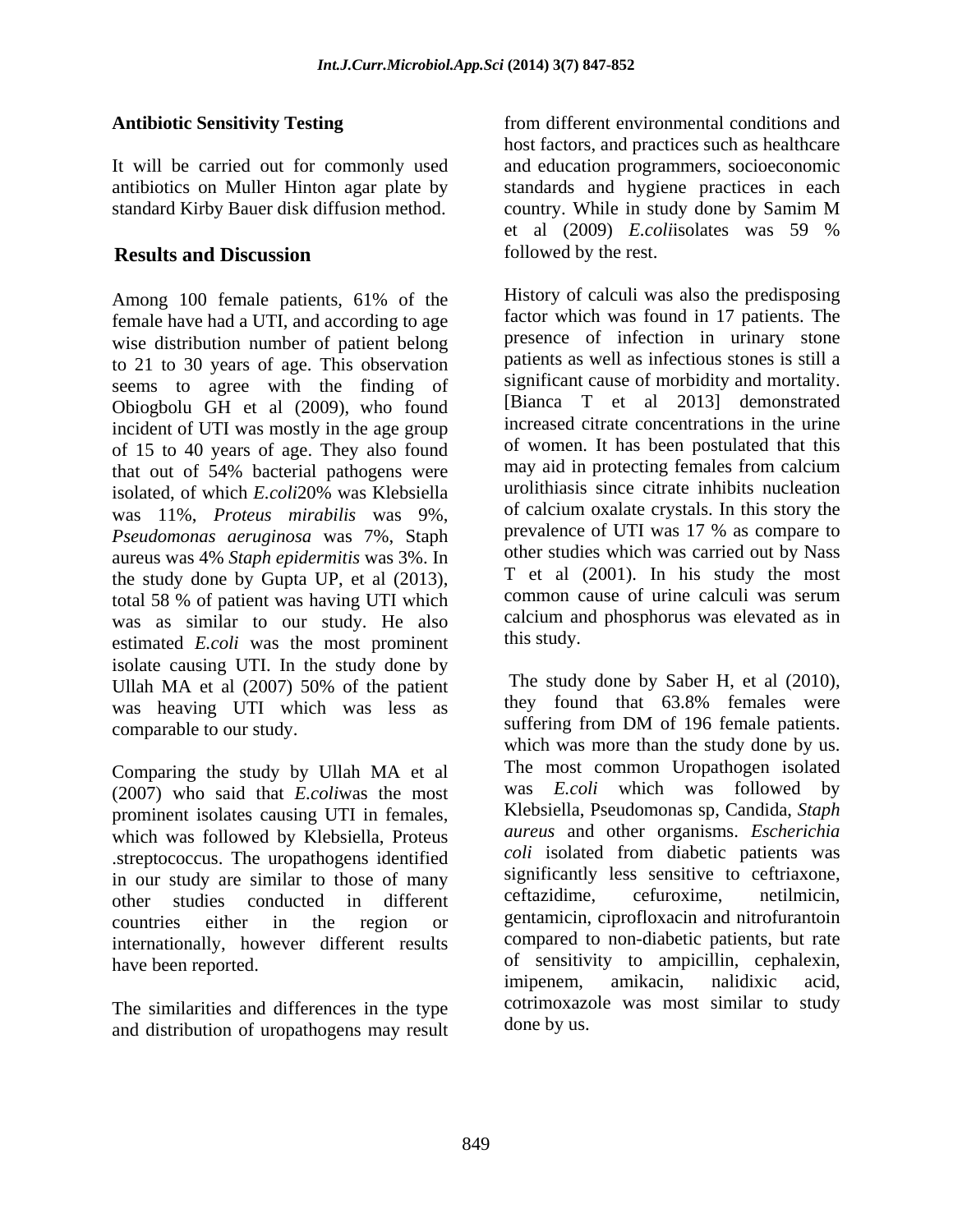

**Frequency** *CONTRESS EXECUTES* 

**Fig.2**

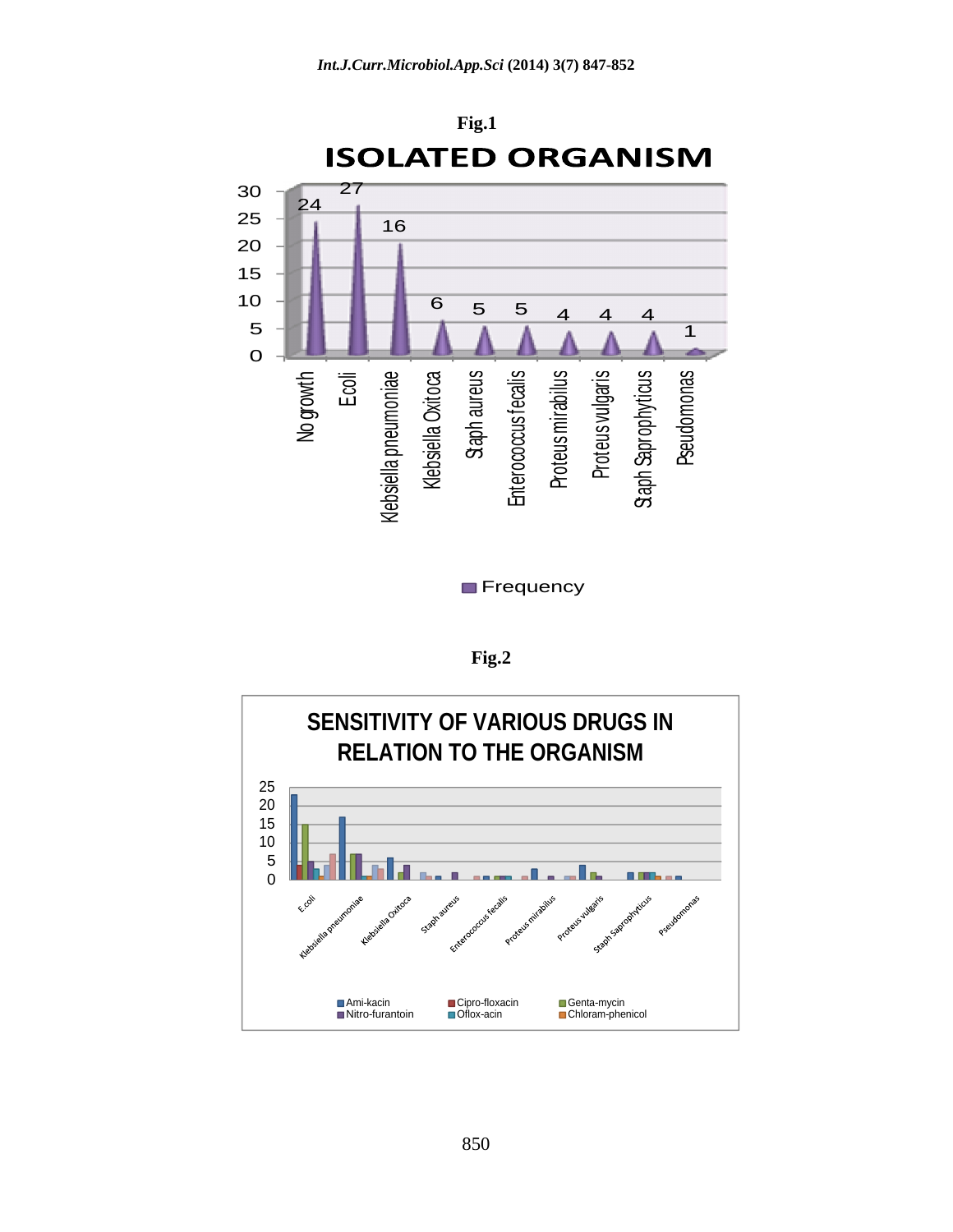



isolated showed multiple antibiotics patients, are malfunctioning in the local resistance. This gives idea about the urinary cytokine secretions and an common trend of increased antibiotics increased adherence of bacteria to the cells resistance of uropathogens in this region, of the Uroepithelial cells. Thus we suggest which may be due to geographic variation screening of UTI in diabetic patients is or indiscriminate or sublethal use of antibiotic. This data not only help in proper treatment of UTI patients but also **References** discourage the indiscriminate use of antibiotics and prevent further Tomas L. Griebling, Urinary Tract development of bacterial drug resistance. In the patient having Calculi it is necessary that chemical analysis of urinary stone is Ullah MA, Barman A, Siddique MA, necessary to elucidate any factor are Haque AKME. Prevalence of predisposing to stone formation will help in the management and prevention of stone recurrence. Urinary Tract Infections community of Bangladesh, are more frequent and are likely to have a more complicated course in patients with Diabetes Mellitus. India is considered to Saleem M. Daniel B. Prevalence of be the diabetic capital of world and many Urinary Tract Infection among factors contribute to the emergence of Diabetes in developing nations. The mechanisms, which potentially contribute

In the study the most uropathogens to the greater incidence of UTI in these urinary cytokine secretions and an imperative.

# **References**

- Tomas L. Griebling, Urinary Tract Infection in Women, Chapter 18, Urologic Diseases in America.
- Haque AKME. Prevalence of asymptomatic bacteriuria and its consequences in pregnancy in a rural community of Bangladesh, Bangladesh Med Res Counc Bull 2007;33:60-64.
- Saleem M, Daniel B. Prevalence of Urinary Tract Infection among Patients with Diabetes in Bangalore City. Int J Emerg Sci 2011;1(2):133- 142.